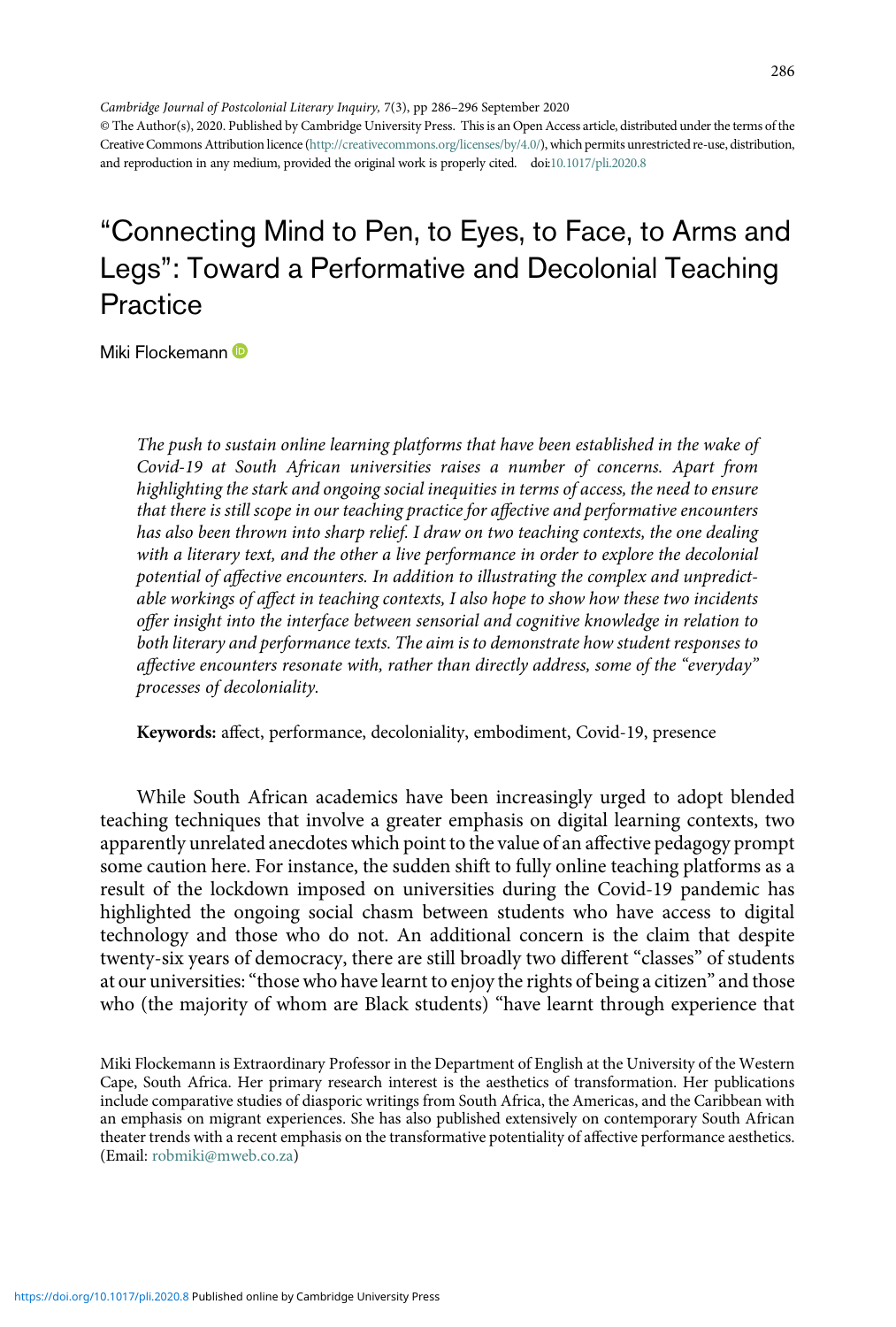rights are the domain of privileged others."<sup>1</sup> This ongoing inequity was at the heart of the widespread student protests and university shutdowns in 2015–2016, spearheaded by the #FeesMustFall student movement, which demanded epistemic access for poor Black students, as well as calling for the decolonization of university institutions. Clearly, issues around access have been catalyzed by both the Covid-19 shutdown and the aftermath of the #FeesMustFall movement. This is thus urgent given that the swing to digital teaching will no doubt gain momentum even after the lockdown is lifted. The two anecdotes that are recounted here will serve as a point of departure for exploring how student responses to affective encounters resonate with, rather than deliberately address, some of the "everyday" processes of decoloniality.<sup>2</sup>

The first incident occurred thirty-odd years ago when I was just starting my academic career as a lecturer in English literature to a group of rather reluctant firstyear law students at the University of Stellenbosch (US), a historically White university catering for Afrikaans-speaking students at the time. The second occurred in 2015 at the University of the Western Cape (UWC), where I have been working since the mid-1980s. Although UWC is currently a thriving institution only a twenty-minute drive from the scenic university town of Stellenbosch, it was initially a very different kind of campus. In keeping with apartheid-era social engineering of the 1960s, UWC was originally designated for "colored"<sup>3</sup> (or mixed race) students—though currently the demographic makeup is split fairly equally between Black and colored students, while Indian, White, and international students comprise a modest percentage of the overall student body. In this case I was teaching a third-year English elective on theater that has been running for more than a decade and has a strong practice-based component. Students attend several off-campus performances of local productions, develop their own short scripts, and perform these in a final showcase event. Because our campus does not have a drama department, two theater professionals, a playwright and a director, assist with the practical aspect of the course. Although the two anecdotes highlight the complex and unpredictable workings of affective encounters in teaching contexts, I also hope to show how these two incidents offer insight into the interface between sensorial and cognitive knowledge in relation to both literary and performance texts.

It is obviously much easier to generate an affective pedagogy in relation to theater and performance than it is when teaching literary texts, and that is the challenge that needs to be addressed. By way of approaching this challenge, I will draw on student responses to affective encounters in the theater module that illustrate some of the problems that have been identified in relation to the "two classes" paradigm referred to previously. Included here are the kinds of knowledge they encounter, as well as how this is assessed, and the concomitant sense of alienation that surfaces as a result. At the same time, I will also track how their discussions of the effects of affective encounters

3 Colored remains a contested term in view of its deployment as an apartheid-era racial classification, and though commonly used, it is rejected by those who prefer to identify as Black.

<sup>1</sup> Jo-Ann Vorster and Lynn Quinn, "The 'Decolonial Turn': What Does It Mean for Academic Staff Development? " Education for Change 21.1 (2017): 31–49, esp. 37.

<sup>2</sup> Although decoloniality is associated with the praxis of challenging and delinking from ongoing forms of colonialism, decolonization is associated with the resistance against colonialism; see Walter Mignolo and Catherine E. Walsh, On Decoloniality: Concepts, Analysis, Praxis (Durham, NC: Duke University Press, 2018).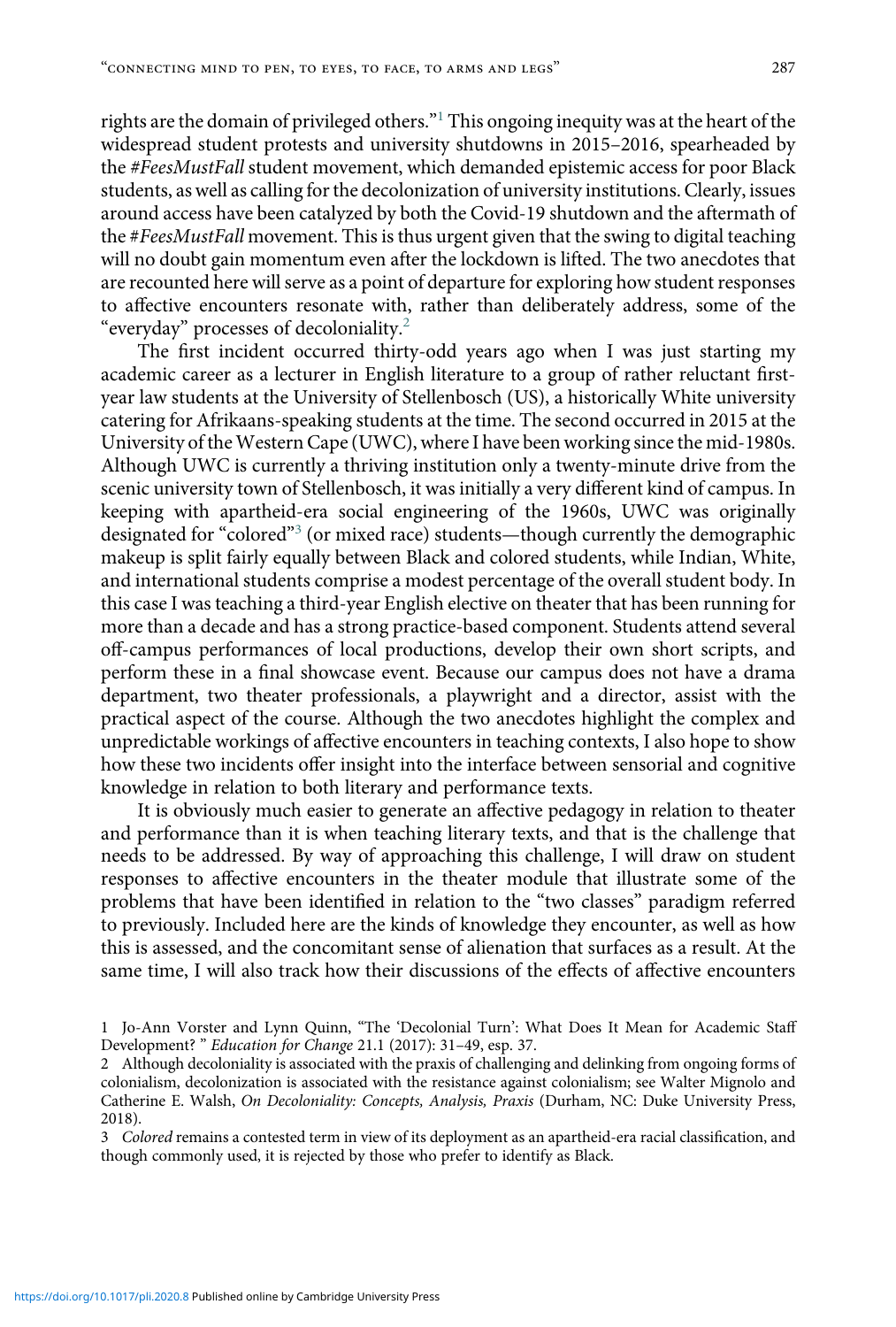reveal synergies with what Mignolo refers to as the "decolonial option," which entails delinking from dominant epistemologies through grounded, experiential, and relational learning processes.<sup>4</sup>

But before returning to the anecdotes—the first involving a literary text, the second a performance—it is first necessary to outline in broad strokes what is meant here by an affective encounter. As explained by Massumi,<sup>5</sup> affect is not a "thing," but occurs when one body (animate or inanimate) impinges upon another; or put another way, when one body affects, or is affected by, another body. Affect thus travels or is transmitted between bodies and is experienced as a "flash" or "moment." Affect is not synonymous with, and indeed precedes, emotion; as Murphie puts it, affect triggers a kind of "proprioception,"<sup>6</sup> whereas Wetherell describes affect as "always 'turned on' and 'simmering,' moving along, since action is continually embodied."<sup>7</sup> Affect is thus synaesthetic, and resonates as intensity, whereas emotions are recognized cognitively. The affect-laden language of the two texts referred to in the anecdotes has a bearing on the semiotic potential of the affective encounter, and the claim that thisis a social and communal, rather than only anindividual, experience; as emphasized by Manning, affect is collective in the sense that it moves between.<sup>8</sup> Although the main focus will be on some of the advantages of exposing students to affective encounters in the theater module, I will also consider how a performative teaching strategy could align with (or not) an affective approach to teaching literary texts.

As I was preparing my final lecture on Hardy's The Mayor of Casterbridge on a sweltering Friday afternoon for a group of predominantly conservative and Afrikaansspeaking students who were compelled to take what to them seemed an "irrelevant" English course for their law degree, I mentioned to a colleague that the scene I was focusing on, in which the mayor, Michael Henchard, renounces all forms of mourning rituals on his deathbed, was going to be difficult to communicate to this disaffected group. We even had a laugh about the typically Hardyesque act of tragic self-repudiation evoked by Henchard's litany of negatives when his pencil-written will is discovered pinned to his bed after his death. Henchard's will begins with the request that his own daughter"be not told of my death, or made to grieve on account of me." The list continues:

& that I be not bury'd in consecrated ground.

& that no sexton be asked to toll the bell.

& that nobody is wished to see my dead body.

& that no murners walk behind me at my funeral.

& that no flours be planted on my grave.

& that no man remembers me.

To this I put my name.<sup>9</sup>

4 Mignolo and Walsh, On Decoloniality, 3.

5 Brian Massumi, Parables for the Virtual: Movement, Affect, Sensation (Durham, NC: Duke University Press, 2002).

6 Andrew Murphie, "Fielding Affect: Some Propositions," Capacious: Journal for Emerging Affect Inquiry 1.3 (2018): 9.

7 Cornell W. du Toit, "Emotions and the Affective Turn: Towards an Integration of Cognition and Affect in Real Life Experience," HTS Theological Studies 70.1 (2014).

- 8 Lisa Blackman and Couze Venn, "Affect," Body and Society 16.1 (2010): 7–28, esp. 21.
- 9 Thomas Hardy, The Mayor of Casterbridge (London: Macmillan Education, 1975), 418.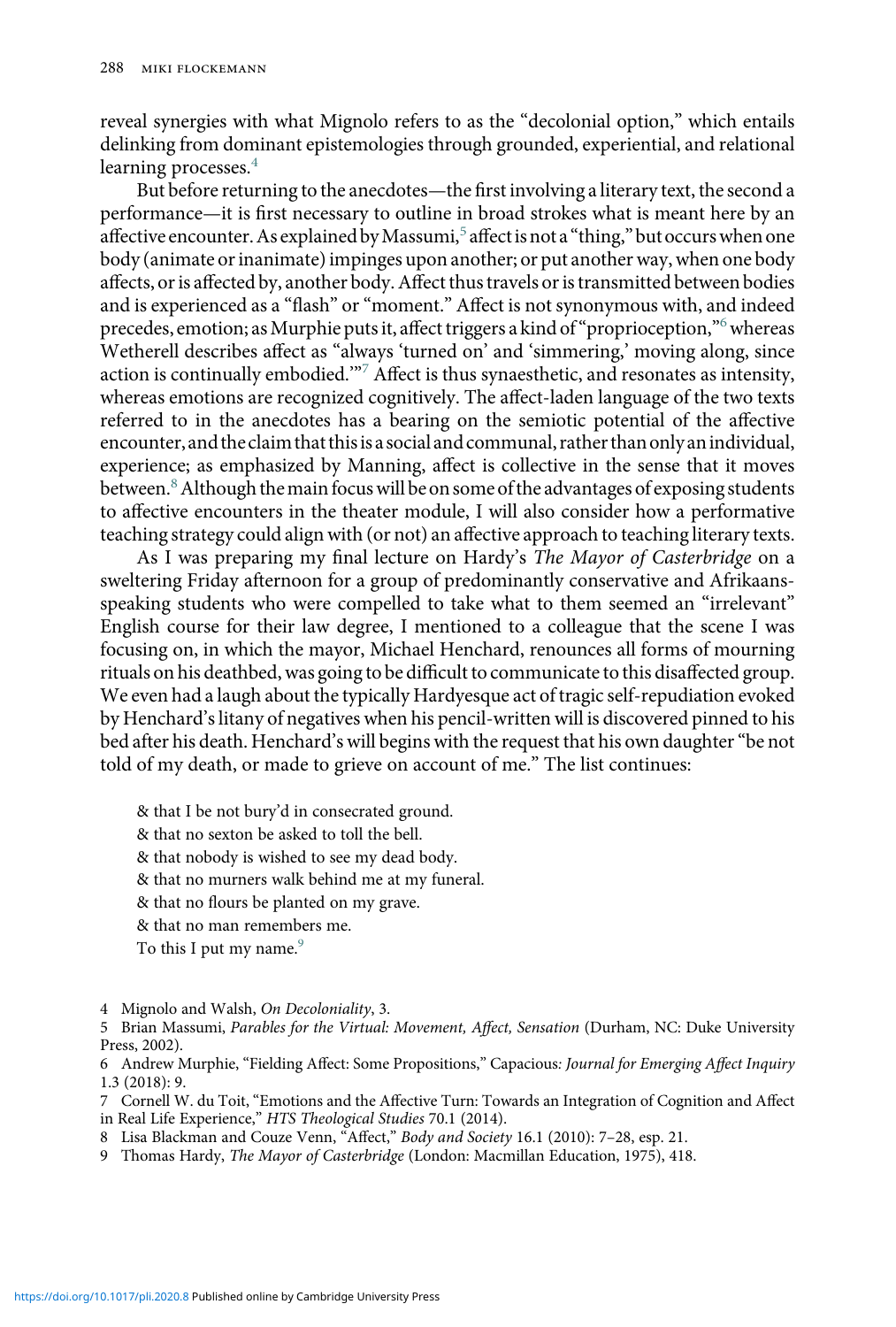Admittedly, I was somewhat dreading the lecture because the previous week, after a class on contemporary South African poetry, one of the students privately informed me in a somewhat patronizing way that I needed to stop "talking politics"in class because he was working for the security police. It was South Africa in the early 1980s after all, and police spies were an occupational hazard, even (or especially) at historically privileged campuses like US. What also rankled was that he clearly thought he was doing me a favor because he assumed that I was too naïve to know what I was doing. So, it was a tense situation. However, when it came to this very passage that I had earlier remarked rather snarkily on, something unanticipated and uncanny happened. In the process of slowly reading the will out aloud, the sonorous incantation, "& that…" suddenly caught in my throat. I felt unexpectedly and profoundly moved by Henchard's words and sensed that how I felt must have somehow been communicated to the class because the usually restless group suddenly fell completely silent and became engrossed. Afterward, I laughed to family about the fact that I had nearly moved myself to tears in my own lecture. The incident stayed with me for some reason, but only began to make sense when I started work with theories of affect in relation to another incident.

As noted earlier, as part of the practical component of the theater elective at UWC, students participate in excursions to see local performances off-campus in order to introduce them to how a performance makes meaning differently than a literary work does; in addition, the excursions provide a social context to the learning environment and offers opportunities to experiment with newly acquired theater terminology in preparation for their assignments, as well as helping them to acquire some ideas for how to stage their own performances. The aim here was to establish a back-and-forth movement between the experiential or "new" knowledge acquired as a result of the affective encounter with the performance as event and the "taught" knowledge (of theater terms and movements) encountered in the lectures and readings provided. The work we had gone to see was called Trapped, by the innovative Unmute Dance Company—currently South Africa's only "mixed ability" company, which produces work that is powerfully evocative because of the way performers interact with one another to replace missing limbs or absent senses.

The work was performed in an old Methodist church hall, and as we were led into the intimate performance space, the three performers were already in place, each trapped in an installation that we discovered was designed to epitomize their own personal histories of being disabled—as a double amputee, being deaf, and confined to a wheelchair.<sup>10</sup> The distance between audience and spectators was uncomfortably close; some students sat on the floor in close proximity to the performers, others on makeshift raked seating, and our group made up almost the entire audience. Throughout, the performers remained captive in their respective installations, never communicating with one another, though through lighting, musical cues, and sound effects their narratives shifted in and out of the foreground. The storytelling was thus fragmented, expressed through interactions with objects, movements, or sounds, while the conceptual design of each space was underscored by the performer's individual signature choreography and musical score. For instance, the soundscape of the performer who was a double amputee

10 Zama Sonjika, the double amputee, sadly passed away in 2017; the other performers were Andile Vellum, who is deaf, and Nadine MacKenzie, who is in a wheelchair.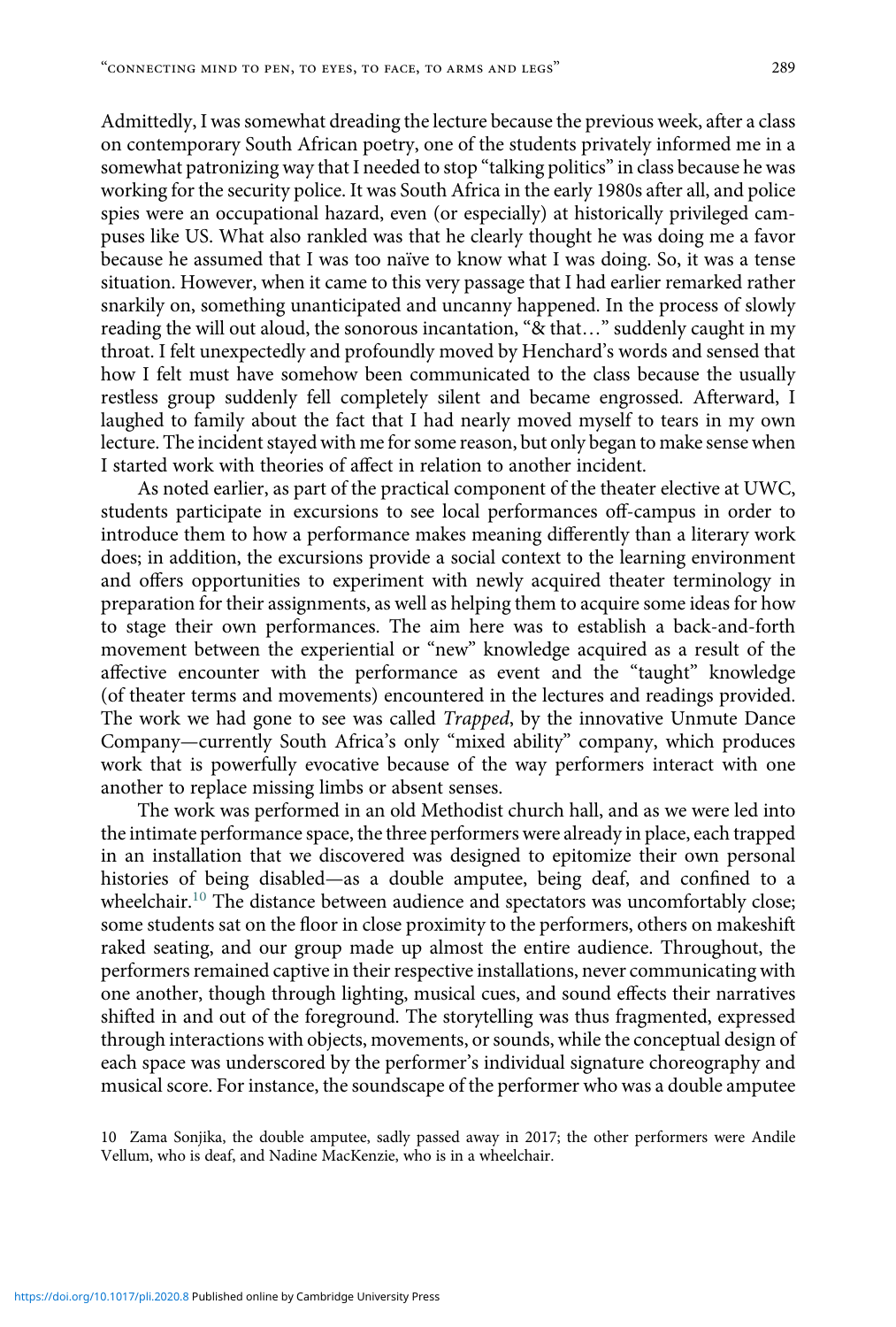was an eclectic mix of music and spoken-word declamations (in isiXhosa) as he moved around the confined space with breathtaking agility and speed—by turns cajoling, entreating, defying, or raging at the shoes and boots that dangled tantalizingly above him and surrounded him on the floor, as if mocking his inability to walk.

What was striking about this performance was that directly afterward, even though a Q&A session had been arranged with the director and cast, no one was able to say what they thought about the work. Myself included. We all felt deeply unsettled, but could not yet articulate this, even though the idea of these excursions is to discuss and grapple with the theater strategies employed in relation to a new aesthetic vocabulary. In this case, however, it took a little time to process the performance's assault on our senses. In discussion afterward it transpired that the inability to formulate a response was not a result of embarrassment or pity for the performers, but rather encountering a sense of one's own "disability." This reaction speaks to one of the commonly identified effects of such affective encounters, described by Paul Gormely as a "body first" reaction. According to Gormley, when encountering a cinematic image, for instance, there is initially a visceral reaction, which is then processed cognitively. Gormley describes this as a "sensory assault," noting that "At the affective moment when the image first assaults us we are temporarily outside 'meaning,"<sup>11</sup> and that is precisely what happened in relation to the physical stage imagery we were exposed to, and perhaps more importantly, our epiphanic encounter with "what a body can  $do$ , rather than what it is."<sup>12</sup> Gormley explains that at the same time, "this moment of disruption also has an impact on the way we make meaning."<sup>13</sup> The suggestion is that before we could "make meaning" cognitively of the affective encounter with the performance, our bodies had responded viscerally and affectively.

The effects of this encounter illustrate a number of other features associated with an affective pedagogy; these include notions of proximity, affinity, intensity, presence, and vulnerability. For instance, several students later spoke about the deeply felt and enduring effects that the performance had on them, and this was also evident from their commentaries in their review assignments. The physical proximity to the performers was no doubt a factor here, in addition to the physically embodied "Otherness" encountered, which was not mediated through familiar class, race, and gender-framed lenses. It was interesting, however, that the dominant feeling was of affinity with—rather than sympathy for—the traumatic personal histories that we had witnessed on stage. This indicated a shift beyond notions of self, to relationality, embodiment, and epiphanies of an affinity with others resulting from the sensory "assault." The notion of intensity, which as explained earlier is associated with an affective "resonance," was partly a consequence of the way attention was focussed because everyone was watching the performance at the same time, without distractions (such as cell phones). Also, for many students this was their first time in a theater (albeit a makeshift one).

<sup>11</sup> Gormley in Alyson Campbell, "Adapting Musicology's Use of Affect Theories to Contemporary Theatre-Making: Directing Martin Crimp's Attempts on Her Life," Journal of Adaptation in Film and Performance 5.1 (2011): 1–17, esp. 17.

<sup>12</sup> Deleuze and Guattari in Anna Catherine Hickey-Moody and Vicki Crowly, "Disability Matters: Pedagogy, Media and Affect," Discourse: Studies in the Cultural Politics of Education 31.4 (2010): 399–409, esp. 401. Emphasis in original.

<sup>13</sup> Campbell, "Adapting Musicology's Use of Affect Theories to Contemporary Theatre-Making," 17.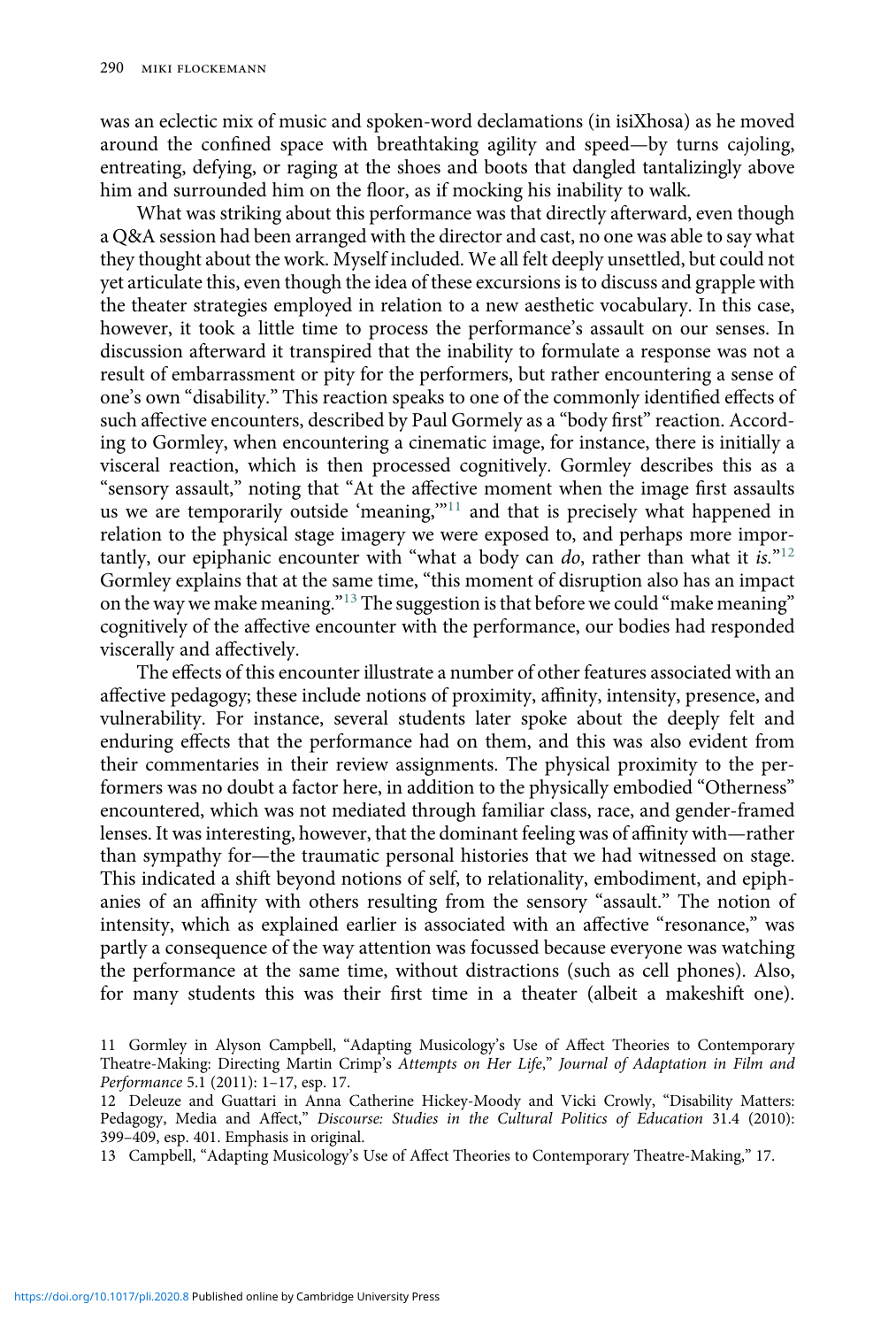The significance of presence, on the other hand, was indicated in the frequency with which they later referred to where they were when they experienced the performance, for example, "as we were sitting and watching," as if recalling the experience again as it was then, in that "moment." This has synergies with how presence has been defined in relation to teaching and learning contexts, namely, as "a state of alert awareness, receptivity, and connectedness to the mental, emotional and physical workings of the individual and the group."<sup>14</sup> The theater excursions also provide a realignment of lecturer/student dynamics because affective reactions to the performances are unpredictable and the entire group, including the lecturer, is in a position of vulnerability, and this lends itself to a more horizontal than vertical or top-down teaching environment.

The notions of proximity, intensity, affinity, presence, and vulnerability referred to previously also offer scope for delinking from or "disinhabiting" prevailing knowledge.<sup>15</sup> In turn, the affective semiotic field of live performance events includes physical location, whereas the mise-en-scène is designed to evoke thematic motifs through the placement of material objects that interact with the speech and movement of human actors. All of these elements thus combine to create a multimodal and generative space that is aimed at encouraging audiences to arrive at their own subjective interpretations.<sup>16</sup> A typical observation on the excursions component is summed up by a comment from a previous cohort of students, which noted that the exposure to live performance changed perceptions about "analyzing according to someone else's hypothesis" because "it not only broadened our horizons but allowed us to write about something we experienced and not just read." Furthermore, this student claimed:"It enabled me to make my own evaluation of a text and substantiate my claim." The environment for such affective encounters is, of course, not hard to accomplish in the context of theater and performance, partly because the intersubjective encounter between spectator and performer is a space where affect travels between bodies. As noted earlier, however, one needs to ask, to what extent might the reaction to stage imagery (such as in Trapped, which utilizes the sensorial impact of sound, lights, and movement) work in terms of the literary material dealt with in the tutorial or lecture context?

In addressing this I return to an article published more than a decade ago on responsive pedagogy. The title, "Body Recognizing Mind,"<sup>17</sup> now seems to be the reverse of what I have just referred to previously about the function of affect in performance. Looking more deeply into affect scholarship has made me rethink my own previous assumptions about the way creative engagement might work in our teaching contexts. The article concluded with an example from A. S. Byatt's A Whistling Woman (2002) in order to give substance to the title. What follows is the last paragraph of the article, based on an extract in which Frederika, an English lecturer, reads out a passage from The Great

<sup>14</sup> Carol R. Rodgers and Miriam B. Raider-Roth, "Presence in Teaching," Teaching and Learning: Theory and Practice 12.3 (2006): 265–87, esp. 265.

<sup>15</sup> Christopher Stroud, "Linguistic Citizenship" in The Multilingual Citizen: Towards a Politics of Language for Agency and Change, eds. Lisa Lim, Christopher Stroud, and Lionel Wee (Bristol: Multilingual Matters, 2018), 5.

<sup>16</sup> Keir Elam, The Semiotics of Theatre and Drama (London: Routledge, 2003).

<sup>17</sup> Miki Flockemann, "'Body Recognizing Mind'? Negotiating Knowledge through Performance," South African Journal for Language Teaching 41.2 (2007): 34–45.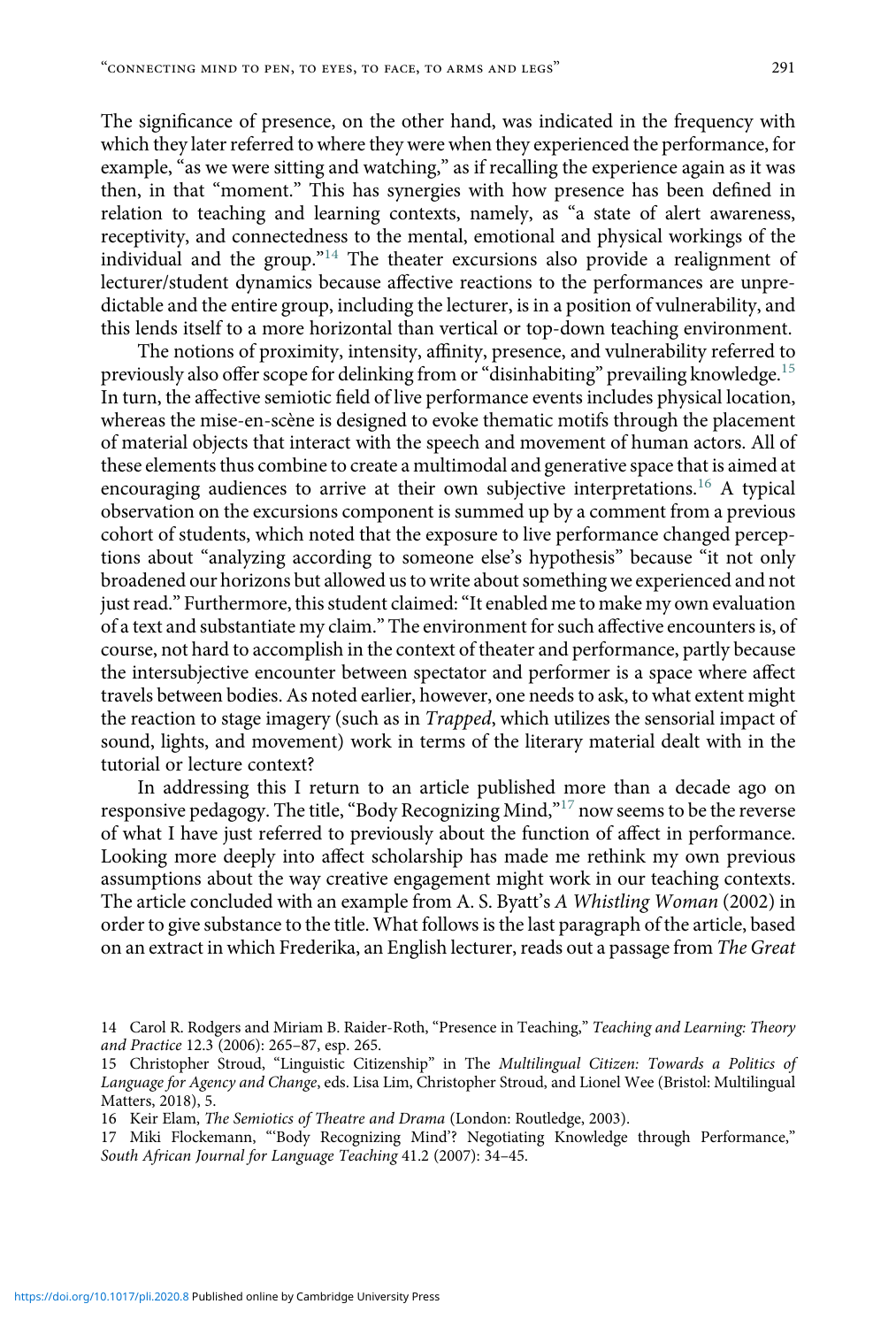Gatsby describing Gatsby's disintegration, a passage that she had read aloud to her classes many times before:

But as she read it out, she caught the full force of the achieved simplicity of every word in that perfectly created paragraph. She felt something she had always supposed was mythical, the fine hairs on the back of her neck rising and pricking in a primitive response to civilized perfection, body recognizing mind.<sup>18</sup>

Later she says that it is as if, for the first time, she has "really seen" how good the paragraph is. This becomes a defining moment for her, where the physical reaction, the "pricking" hairs, indicate her "really reading" something that "she believed she 'knew." $19$ Here learning, understanding, and knowledge are experiential in the sense that this is physically experienced in the pricking hairs at the nape of her neck, yet, the physical reaction is a response to a cognitive, intellectual stimulus, mediated through a sophisticated understanding of culturally informed (literary) codes. This example demonstrates the complex relationship between formal academic knowledge and experiential learning, or between sensorial and cognitive knowledge. At the same time, it points to the value of an integrated and fluid exchange between "taught" knowledge (in terms of the theater elective these would be theater conventions) and individual experience or practice (through excursions and through creating students' own performances). The moments of "recognition" that are experienced affectively can thus result in recognition of already acquired knowledge (similar to Byatt's "body recognizing mind"). The act of critical reading using the academic tools of analysis are then translated into a felt experience of "really seeing/knowing," as if the ideas were freshly arrived at (as in, "experienced, and not just read").

In hindsight, two issues emerge from this example. First, it is striking to note the synergies between the way Byatt describes the lecturer's reaction to reading aloud the extract from *The Great Gatsby*, and my own reaction to reading aloud Henchard's will all those years ago. Although the lecturer's embodied reactions manifested in the pricking of hairs in the nape of her neck, mine became evident in the apparently involuntary constriction in my throat when voicing Henchard's words. In addition, I had the similar sensation of unexpectedly "really" encountering Henchard's words, as if for the first time. Perhaps a contributing factor here was the general sense of unease I had about the lecture generally, but on voicing his words, the existential anguish of Henhard's selfrepudiation suddenly swept away what seemed like other petty anxieties, and I was caught up in the drama of his psychic pain, communicated in the simple, but unbearably poignant cadences of Henchard's own idiosyncratic sentence tones, something Hardy is a master at capturing. From this it appears that there is no reason why a literary text should not generate a sensory "assault." However, what has been referred to as the "affective atmosphere" of the lecture room at the time was undoubtedly an additional contributing factor. Brennan describes an affective atmosphere as being "affectively charged."<sup>20</sup> by processes that come "via interaction with other people and an

- 19 A. S. Byatt, Whistling Woman, 270
- 20 Teresa Brennan, The Transmission of Affect (Ithaca: Cornell University Press, 2004), 1

<sup>18</sup> A. S. Byatt, Whistling Woman (London: Chatto and Windus, 2002), 269.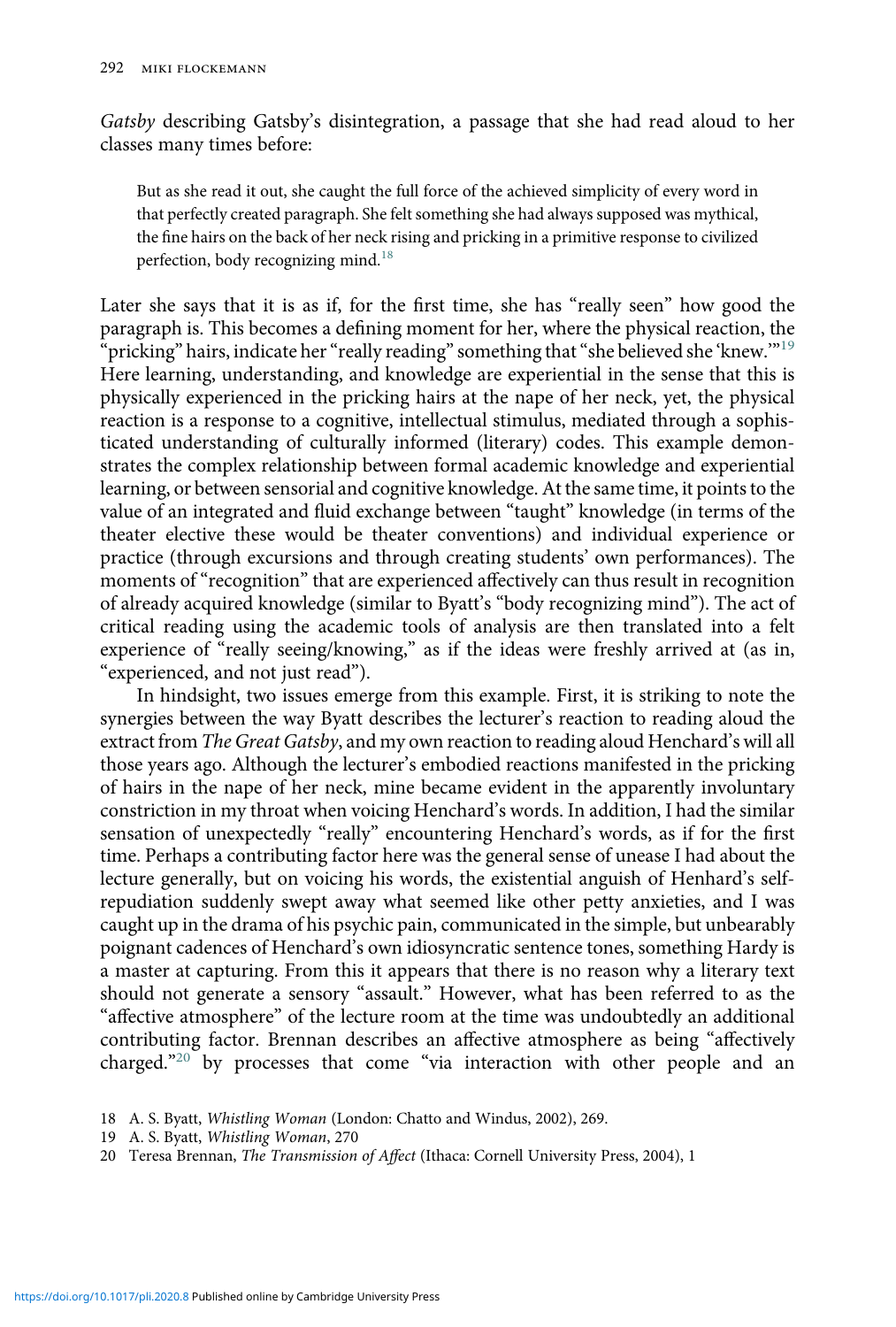environment";<sup>21</sup> this points again to the social and collective aspect of the affective encounter, as manifested in the sudden "presence" and attentiveness of the students in response to my "being affected" by the extract I was reading to them.

The second issue is that given the discussion on the relationship between cognitive and sensorial knowledges and the body-mind nexus, should the title not have been "Mind Recognizing Body?" After all, as noted earlier, affect is an unstructured, preconscious, nonsignifying system that affect theorists claim is distinct from but implicit in emotion and cognition. Or put another way, affect is that which is sensed (or resonates) as intensity in the limbic system, and at its most intense it is expressed as emotion in the neocortex. In the case of the extract from The Great Gatsby, however, it is the aesthetic object, the text, and its codes that are accessed cognitively that trigger an affective (bodily) response. But then again, one could ask, is it not the act of performing the text, reading it out loud, involving voice, cadence, breath, as well as bodily posture that generates the affective atmosphere that elicits the concomitant prickling hairs or constricted throat response? Or is this just a circular argument, just as the brain's limbic system and the neocortex feed messages backward and forward? Furthermore, how might one achieve something similar using the academic tools of analysis so that students might feel as if ideas are "freshly arrived at"?

Maybe one way to address this is to work backward, by identifying those affectsaturated aspects drawn from the student responses to the theater course that align with a decolonial pedagogy, and then speculate whether these responses might be transferred to their encounters with literary texts. For instance, annual surveys of student responses have consistently highlighted a number of interrelated areas.<sup>22</sup> These include the students' "voice," not only in written exercises (including their own script development processes as well as formal assignments), but also in terms of being heard and listened to in tutorial discussions. Then there is their sense of what can be described as a rhizomic rather than hierarchical learning process. In addition, there is an emphasis on an awareness of their own embodiment and location, and finally, students refer to epiphanies of empathy and a sense of affinity with others. Of additional interest here is how their responses align with or indirectly speak to some of the very issues a decolonial pedagogy attempts to address.

In terms of "voice," for example, it became evident from a number of comments that many students feel alienated and silenced in academic contexts, so that being able to express themselves creatively, or in response to "something we experienced and not just read," resulted in a freeing up of voice as suggested by "we were writing without being shunned," or, as another put it, she or he felt "free to be you and not afraid of giving the wrong answer."In addition,"The course allows us to breathe and not feel like everything we learn is forgotten." Particularly arresting here is the word shunned, which suggests not just being ignored, but a feeling of being deliberately dismissed or rejected. Coupled with the reference to the "fear" of giving wrong answers, this serves as a telling indictment of the way some students experience their learning environment.

<sup>21</sup> Brennan, The Transmission of Affect, 3.

<sup>22</sup> I explore this in more detail in "Affect, Performance and Language: Implications for an Embodied and Interventionist Pedagogy," in Languages and Literacies in Higher Education, Reclaiming Voices from the South, eds. Zannie Bock and Christopher Stroud (London: Bloomsbury Press, 2020 [forthcoming]).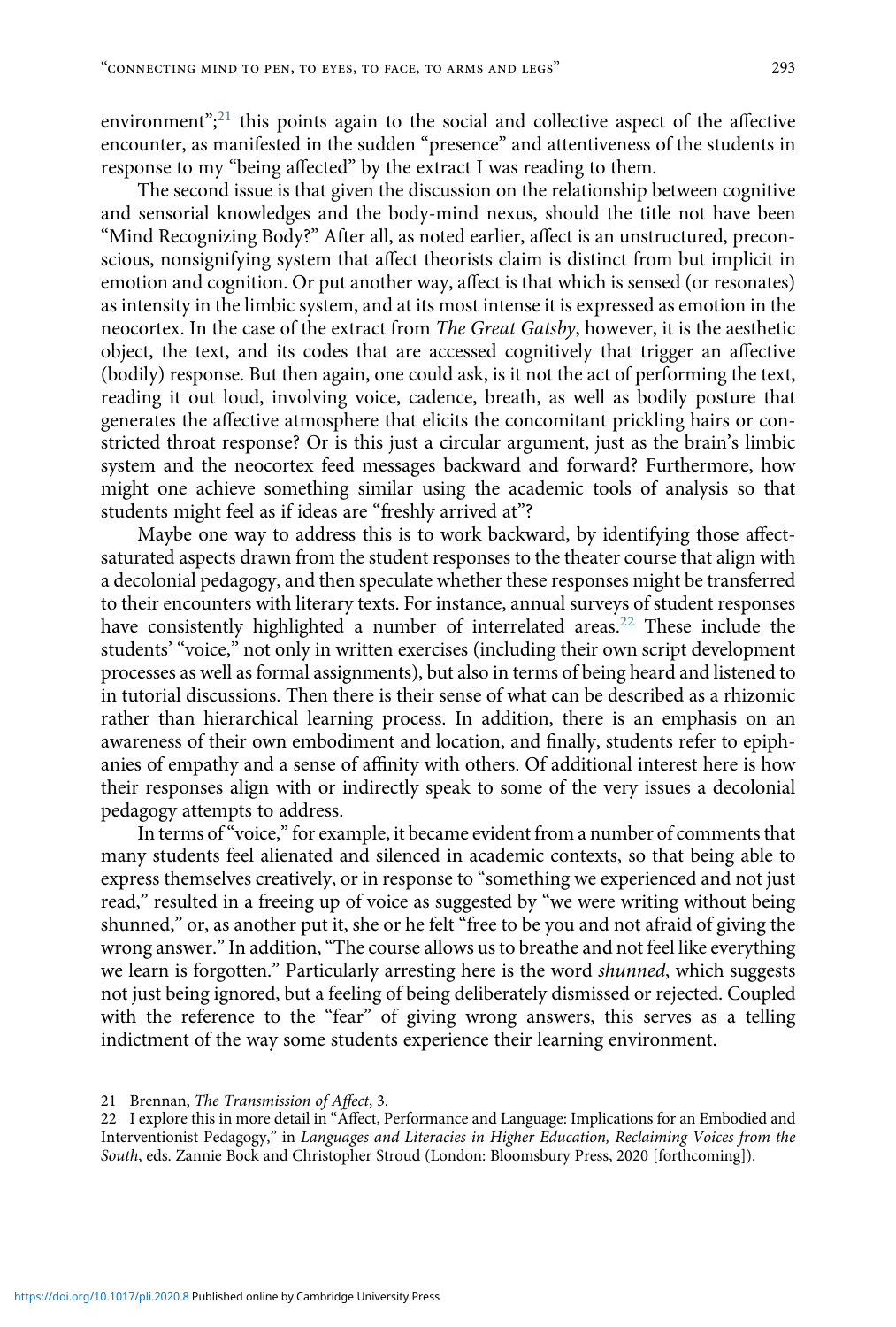Creating an atmosphere where students feel they are heard and listened to, irrespective of which of the "classes" they fall into, is thus crucial in generating a sense of belonging. It is ironic that despite Achille Mbembe's injunction: "This is my home. I am not an outsider here. I do not have to beg or apologise to be here. I belong here,<sup>"23</sup> many" Black students are generally still positioned as and also sense themselves to be on the margins of university life. In his address to a group of students from UWC and US participating in a collaborative linguistics project on local language histories in 2018, visiting Brazilian scholar Lynn Mario T. Menezes de Souza invoked a central tenet of Freire's decolonial pedagogy, namely, the "locus of enunciation"<sup>24</sup> as a primary consideration to be taken into account for the students' project. Although this has become a central focus for resisting hegemonic epistemologies and enacting solidarities across diasporic communities (especially South American, Asian, and African diasporas), Mbembe's comment, "I belong here," suggests that this could have a rather different inflection for those in the global south—especially in South Africa with its dual legacies of colonialism and apartheid, so that a starting point of delinking from the legacies of these master narratives is to claim the right to belong locally, as a citizen.<sup>25</sup> More pertinent to this discussion on the decolonial potential of affective teaching methodologies, however, is de Souza's claim that the reason we need to bring the space from which we speak into account in our teaching and learning endeavors is that, in turn, this"brings into account something which has been eliminated from academic discourse, which is the body."<sup>26</sup> One of the reasons for this elimination is the idea that "bodies are what bothers our thinking."<sup>27</sup> What we have seen here, however, is the reverse, namely, that instead of limiting or "bothering" thinking, the experience of embodiment in effect "frees up" thinking as a result of the interface between sensorial and cognitive knowledges. De Souza also stresses the importance of creativity and the imagination as key features to decolonial pedagogy in the sense of breaking out of"established learning and looking for something new"<sup>28</sup> (or in the case of literary texts, something "newly realized"). It was clear from the theater student responses that their own creative involvement was crucial to this process, especially the free-writing exercises in preparation for writing their monologues. One aspect of the comments about a more democratic (or rhizomic in the sense that discussion can go in a number of directions) learning experience refers to the open-ended tutorial conversations that took place after each theater excursion. Because we (students and lecturer) had seen the same performance, there was a sense of mutuality, and students were encouraged to first comment on what they liked (if anything) or to identify a "moment" that stayed with them. After everyone had spoken, we discussed more analytical aspects of the aesthetic strategies employed and

<sup>23</sup> Achille Mbembe in Vorster and Quinn, "The Decolonial Turn," 44.

<sup>24</sup> Lynn Mario T. Menezes De Souza, "Decolonial Pedagogies, Multilingualism and Literacies," Multilingual Margins: A Journal of Multilingualism from the Periphery, 6.1 (2019): 9–14, esp. 12

<sup>25</sup> In light of prevailing discourses of South African exceptionalism and claims to autochthonous belonging, there is need for caution here because such discourses of local belonging have been used to exclude other fellow Africans, as seen in the ongoing manifestations of xenophobia targeting Africans from elsewhere on the continent living among local, poor Black communities.

<sup>26</sup> De Souza, "Decolonial Pedagogies, Multilingualism and Literacies," 12.

<sup>27</sup> De Souza, "Decolonial Pedagogies, Multilingualism and Literacies," 12.

<sup>28</sup> De Souza, "Decolonial Pedagogies, Multilingualism and Literacies," 11.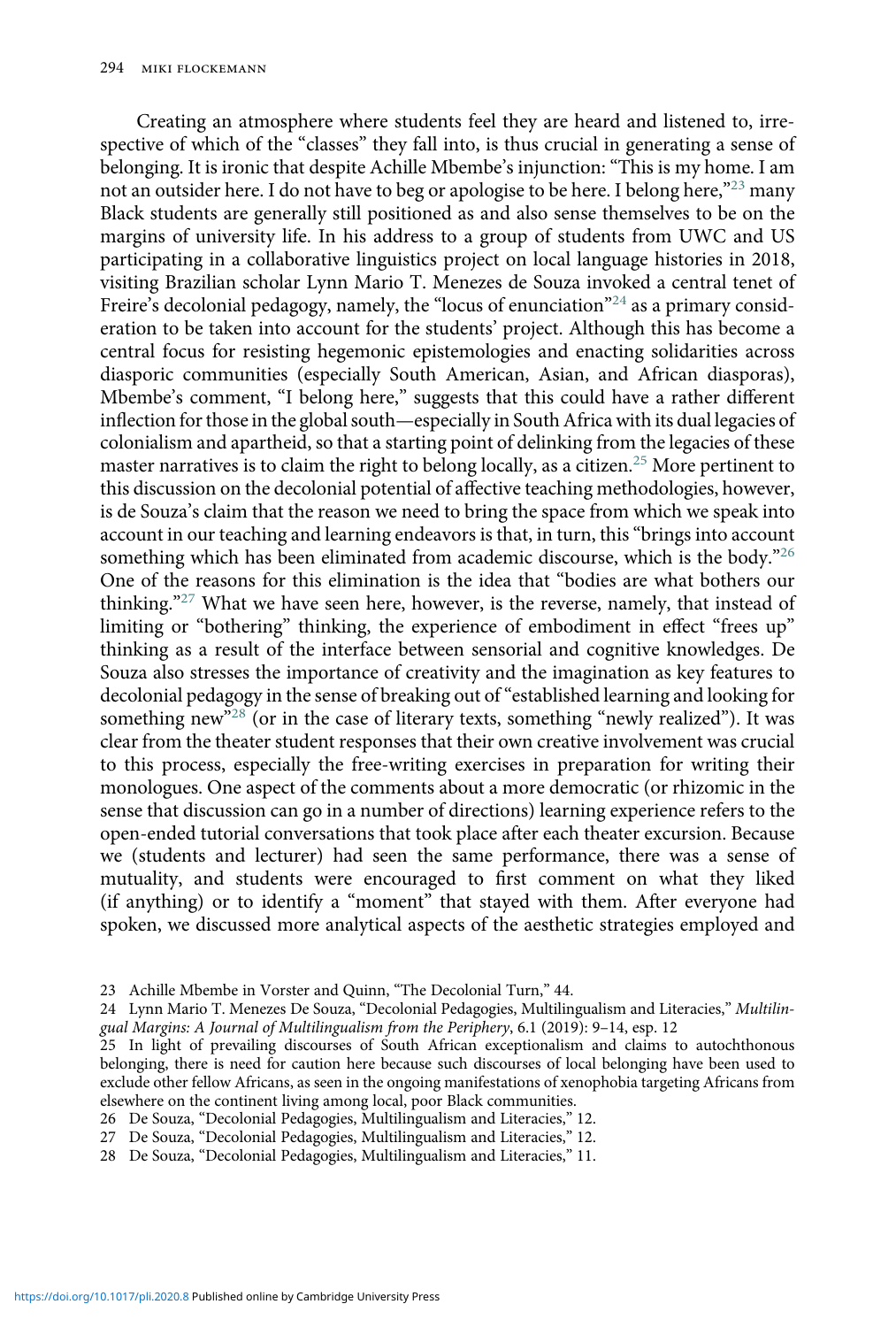how effective these were (or not). What was useful here is that everyone felt able to respond; it was not about right or wrong interpretations, but rather the emphasis was on how meaning was made in performance. In this atmosphere ideas could be tested and one could change one's mind or acknowledge another person's point of view, even if one did not share it.

The space or place from which each person spoke was implicit in this type of discussion. In addition, the link between embodiment and location was often described as a sensory reaction to an affective experience, which in turn triggered a cognitive shift, often expressed as an epiphany of sorts. This is captured in one student's almost lyrical description of translating a script into a performance with the guidance of the showcase director, who "connected my mind to my pen to my eyes to my face to my arms and legs…. I felt a unity among my script, my body and my voice. I was a living story… I harnessed the stories bound to my skin." The comment was made by an international student, who was also referring to his own recognition of his embodied and historical "difference" in relation to others in the class. Another older student who had lived through the era of resistance against apartheid remarked on the effects that some of the most intense performances had on her, saying that they "bring you back to your body…. It brings back your human element. It reminds you that you are not a robot but a body with a faculty of reasoning." This again foregrounds the body-mind nexus in that the affect-saturated performance space offers fertile ground for epiphanies such as those suggested by this student, who sees her own rationality as being integral to her embodied humanity, as if for the first time.

At one level it would appear that the responses quoted here are bounded by an interplay between individuality and universality, rather than the more reflexive delinking impetus of a decolonial option as advanced by Mignolo.29 It is certainly the case that there is an absence here of a critical notion of decolonial liberation of themselves and others like them; yet, as noted earlier, these affective and embodied ways of "knowing" referred to in the students' responses are inevitably relational and social, even if not recognized as such at the time. It could also be argued that the statement "it reminds you that you are not a robot" is a metaphoric recognition of how thinking processes seem to be "controlled" or even "imprinted" by an imperial colonizing "machine" rather than emerging from within her own embodied experiences. On the other hand, the student who referred to the "stories harnessed to my skin" was alluding to his inherited complicity in what Mignolo recalls as the "colonial wound."<sup>30</sup>

Given that a typical feature of contemporary South African theater involves a constant dialogue between "the written word, the spoken word, and the transformative material body, $^{31}$  how might one generate similar affective encounters in relation to responding to literary texts? This is certainly readily achievable in courses such as creative writing and film, which are already commonly offered in tandem with the core literary courses. There is, of course, nothing new about using comparative approaches or

<sup>29</sup> Rubén Gaztambide-Fernándes, "Decolonial Options and Artistic/AestheSic Entanglements": An Interview with Walter Mignolo," Decolonization: Indigeneity Education and Society 3.1 (2014): 196–212.

<sup>30</sup> Gaztambide-Fernándes, "Decolonial Options and Artistic/AestheSic Entanglements," 201.

<sup>31</sup> Mark Fleishman,"Physical Images in the South African Theatre," South African Theatre Journal 11.1–2 (1997): 199–214, esp. 200.